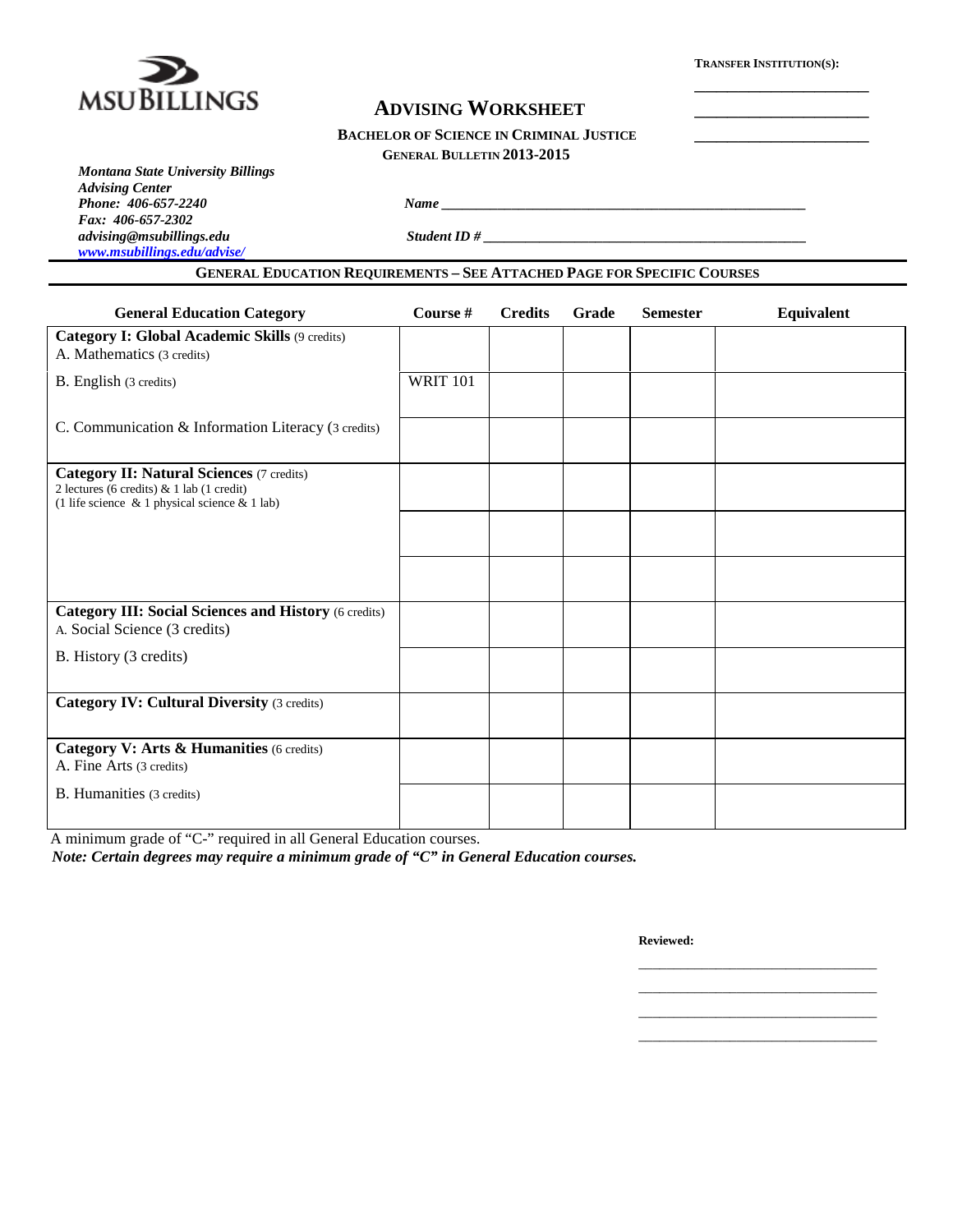# **GENERAL EDUCATION REQUIREMENTS**

|                                                                |      | <b>CATEGORY I: GLOBAL ACADEMIC SKILLS</b><br><b>9</b> credits |   |  |  |  |  |
|----------------------------------------------------------------|------|---------------------------------------------------------------|---|--|--|--|--|
| Students are required to take one course from each subcategory |      |                                                               |   |  |  |  |  |
|                                                                |      | <b>Subcategory A - Mathematics</b><br>3 credits               |   |  |  |  |  |
| М                                                              | 105  | Contemporary Mathematics                                      | 3 |  |  |  |  |
| М                                                              | 114  | <b>Extended Technical Mathematics</b>                         | 3 |  |  |  |  |
| М                                                              | 121  | College Algebra                                               | 3 |  |  |  |  |
| М                                                              | 122  | College Trigonometry                                          | 3 |  |  |  |  |
| М                                                              | 131  | Mathematics for Elementary Teachers II                        | 3 |  |  |  |  |
| М                                                              | 143  | <b>Finite Mathematics</b>                                     | 4 |  |  |  |  |
| М                                                              | 171  | Calculus I                                                    | 4 |  |  |  |  |
| <b>STAT</b>                                                    | 141  | <b>Introduction to Statistical Concepts</b>                   | 3 |  |  |  |  |
| <b>STAT</b>                                                    | 216  | Introduction to Statistics                                    | 4 |  |  |  |  |
|                                                                |      | 3 credits<br><b>Subcategory B - English</b>                   |   |  |  |  |  |
| WRIT                                                           | 101  | College Writing I                                             | 3 |  |  |  |  |
| WRIT                                                           | 12.1 | Introduction to Technical Writing                             | 3 |  |  |  |  |
| WRIT                                                           | 122  | <b>Introduction to Business Writing</b>                       | 3 |  |  |  |  |
| WRIT                                                           | 201  | College Writing II                                            | 3 |  |  |  |  |
| WRIT                                                           | 220  | Business & Professional Writing                               | 3 |  |  |  |  |
| WRIT                                                           | 22.1 | <b>Intermediate Technical Writing</b>                         | 3 |  |  |  |  |
|                                                                |      | Subcategory C- Communication & Information Literacy 3 credits |   |  |  |  |  |
| <b>BMIS</b>                                                    | 150  | Computer Literacy                                             | 3 |  |  |  |  |
| COMX                                                           | 111  | Introduction to Public Speaking                               | 3 |  |  |  |  |
| <b>COMX</b>                                                    | 115  | Introduction to Interpersonal Communication 3                 |   |  |  |  |  |
| LSCI                                                           | 125  | Research in the Information Age                               | 3 |  |  |  |  |
|                                                                |      |                                                               |   |  |  |  |  |

**CATEGORY II: NATURAL SCIENCES 6 cr. lecture & 1 cr. lab**

*Students are required to take one course from each subcategory and at least one corresponding lab or SCIN 101, 102, 103 & 104*

|             |     | <b>Subcategory A - Life Sciences</b>         | 3-4 credits                      |
|-------------|-----|----------------------------------------------|----------------------------------|
| <b>BIOB</b> | 101 | Discover Biology                             | 3                                |
| <b>BIOB</b> | 102 | Discover Biology Lab                         | 1                                |
| <b>BIOB</b> | 160 | Principles of Living Systems                 | 3                                |
| <b>BIOB</b> | 161 | Principles of Living Systems Lab             | 1                                |
|             |     | <b>Subcategory B – Physical Sciences</b>     | 3-4 credits                      |
| ASTR        | 110 | Introduction to Astronomy                    | 3                                |
| ASTR        | 111 | Introduction to Astronomy Lab                | 1                                |
| <b>CHMY</b> | 121 | Introduction to General Chemistry            | 3                                |
| <b>CHMY</b> | 122 | Introduction to General Chemistry Lab        | 1                                |
| <b>CHMY</b> | 141 | College Chemistry I                          | 3                                |
| <b>CHMY</b> | 142 | College Chemistry Laboratory I               | 1                                |
| GEO         | 101 | <b>Introduction to Physical Geology</b>      | 3                                |
| <b>GEO</b>  | 102 | Introduction to Physical Geology Laboratory  | $\mathbf{1}$                     |
| <b>GPHY</b> | 112 | Introduction to Physical Geography Lab       | 1                                |
| <b>GPHY</b> | 111 | <b>Introduction to Physical Geography</b>    | 3                                |
| PHSX        | 103 | Our Physical World                           | 3                                |
| PHSX        | 104 | Our Physical World Lab                       | $\mathbf{1}$                     |
| PHSX        | 205 | College Physics I                            | 3                                |
| PHSX        | 206 | College Physics I Lab                        | 1                                |
| PHSX        | 105 | Fundamentals of Phys Sci                     | 3                                |
| <b>PHSX</b> | 106 | Fundamentals of Phys Sci Lab                 | 1                                |
|             |     | Subcategories A and B – Integrated Sciences  | 7 credits                        |
|             |     | SCIN 101, 102, 103 & 104 Integrated Sciences | $3, \frac{1}{2}, 3, \frac{1}{2}$ |

| <b>CATEGORY III: SOCIAL SCIENCES AND HISTORY</b> | 6 credits |
|--------------------------------------------------|-----------|
|                                                  |           |

| Students are required to take one course from each subcategory |     |                                        |   |  |  |  |  |  |
|----------------------------------------------------------------|-----|----------------------------------------|---|--|--|--|--|--|
| 3 credits<br><b>Subcategory A – Social Sciences</b>            |     |                                        |   |  |  |  |  |  |
| <b>ANTY</b>                                                    | 217 | Physical Anthropology & Archeology     | 3 |  |  |  |  |  |
| <b>BGEN</b>                                                    | 105 | Introduction to Business               | 3 |  |  |  |  |  |
| <b>COMX</b>                                                    | 106 | Communicating in a Dynamic Workplace   | 3 |  |  |  |  |  |
| <b>ECNS</b>                                                    | 201 | Principles of Microeconomics           | 3 |  |  |  |  |  |
| <b>ECNS</b>                                                    | 202 | Principles of Macroeconomics           | 3 |  |  |  |  |  |
| <b>EDU</b>                                                     | 105 | <b>Education and Democracy</b>         | 3 |  |  |  |  |  |
| <b>GPHY</b>                                                    | 141 | Geography of World Regions             | 3 |  |  |  |  |  |
| HTH                                                            | 110 | Personal Health and Wellness           | 3 |  |  |  |  |  |
| <b>PSCI</b>                                                    | 210 | Introduction to American Government    | 3 |  |  |  |  |  |
| <b>PSCI</b>                                                    | 220 | Introduction to Comparative Government | 3 |  |  |  |  |  |
| <b>PSYX</b>                                                    | 100 | Introduction to Psychology             | 3 |  |  |  |  |  |
| PSYX                                                           | 231 | <b>Human Relations</b>                 | 3 |  |  |  |  |  |
| SOCI                                                           | 101 | Introduction to Sociology              | 3 |  |  |  |  |  |
| SOCI                                                           | 201 | Social Problems                        |   |  |  |  |  |  |

|               |     | 3 credits<br><b>Subcategory B - History</b>         |                         |
|---------------|-----|-----------------------------------------------------|-------------------------|
| <b>HSTA</b>   | 101 | American History I                                  | 3                       |
| <b>HSTA</b>   | 102 | American History II                                 | 3                       |
| <b>HSTR</b>   | 101 | Western Civilization I                              | 3                       |
| <b>HSTR</b>   | 102 | <b>Western Civilization II</b>                      | 3                       |
| <b>HSTR</b>   | 103 | Honors Western Civilization I                       | 3                       |
| <b>HSTR</b>   | 104 | Honors Western Civilization II                      | $\overline{3}$          |
| <b>PSCI</b>   | 230 | Introduction to International Relations             | 3                       |
|               |     |                                                     |                         |
|               |     | <b>CATEGORY IV: CULTURAL DIVERSITY</b><br>3 credits |                         |
| A&SC/WGSS 274 |     | Women, Culture, and Society                         | 3                       |
| <b>ANTY</b>   | 220 | Culture and Society                                 | $\mathfrak{Z}$          |
| ARTH          | 160 | <b>Global Visual Culture</b>                        | $\overline{3}$          |
| COMX          | 212 | Introduction to Intercultural Communication         | 3                       |
| GPHY          | 121 | Human Geography                                     | 3                       |
| HTH           | 270 | Global Health Issues                                | 3                       |
| LIT           | 230 | World Literature Survey                             | 3                       |
| MUSI          | 207 | World Music                                         | 3                       |
| NASX          | 105 | Introduction to Native American Studies             | 3                       |
| <b>NASX</b>   | 205 | Native Americans in Contemporary Society            | 3                       |
| PHL           | 271 | Philosophy & Religion of India                      | $\overline{\mathbf{3}}$ |
| PHL           | 272 | Philosophy & Religion of China/Tibet/Japan          | $\mathfrak{Z}$          |
| REHA          | 201 | Introduction to Diversity in Counseling             | $\mathfrak{Z}$          |
| <b>RLST</b>   | 170 | The Religious Quest                                 | 3                       |
| <b>SPNS</b>   | 150 | The Hispanic Tradition                              | 3                       |

#### **CATEGORY V: ARTS & HUMANITIES 6 credits**

|                                                                |           | CATEGONI V. ANIS & HUMARITIES                       |           |  |  |  |
|----------------------------------------------------------------|-----------|-----------------------------------------------------|-----------|--|--|--|
| Students are required to take one course from each subcategory |           |                                                     |           |  |  |  |
| <b>Subcategory A - Fine Arts</b>                               | 3 credits |                                                     |           |  |  |  |
| ARTZ                                                           | 101       | Art Fundamentals                                    | 3         |  |  |  |
| ARTZ                                                           | 105       | Visual Language-Drawing                             | 3         |  |  |  |
| ARTZ.                                                          | 131       | Ceramics for Non-majors                             | 3         |  |  |  |
| CRWR                                                           | 240       | Intro Creative Writing Workshop                     | 3         |  |  |  |
| FILM                                                           | 160       | Introduction to World Cinema                        | 3         |  |  |  |
| LIT                                                            | 270       | Film & Literature                                   | 3         |  |  |  |
| <b>MART</b>                                                    | 260       | Computer Presentation and Animation                 | 3         |  |  |  |
| MUSI                                                           | 101       | <b>Enjoyment of Music</b>                           | 3         |  |  |  |
| MUSI                                                           | 114       | Band: MSUB Symphonic                                | 1         |  |  |  |
| MUSI                                                           | 131       | Jazz Ensemble I: MSUB                               | 1         |  |  |  |
| MUSI                                                           | 147       | Choral Ensemble: University Chorus                  | 1         |  |  |  |
| THTR                                                           | 101       | Introduction to Theatre                             | 3         |  |  |  |
| THTR                                                           | 120       | Introduction to Acting I                            | 3         |  |  |  |
|                                                                |           | <b>Subcategory B - Humanities</b>                   | 3 credits |  |  |  |
| ARTH                                                           | 150       | Introduction to Art History                         | 3         |  |  |  |
| <b>HONR</b>                                                    | 111       | Perspectives and Understanding                      | 3         |  |  |  |
| <b>HON</b>                                                     | 281       | The American Intellectual Heritage (1620-1877) 3    |           |  |  |  |
| <b>HON</b>                                                     | 282       | The American Intellectual Heritage (1877-Present) 3 |           |  |  |  |
| LIT                                                            | 110       | Introduction to Literature                          | 3         |  |  |  |
| LIT                                                            | 240       | The Bible as Literature                             | 3         |  |  |  |
| PHI.                                                           | 110       | Introduction to Ethics                              | 3         |  |  |  |
| PHI.                                                           | 111       | Philosophies of Life                                | 3         |  |  |  |
|                                                                |           |                                                     |           |  |  |  |

**Total 31**

**Course Credits Grade Semester Equivalent**

*A minimum grade of C- or better is required in all major coursework*

*Required Sociology Courses:*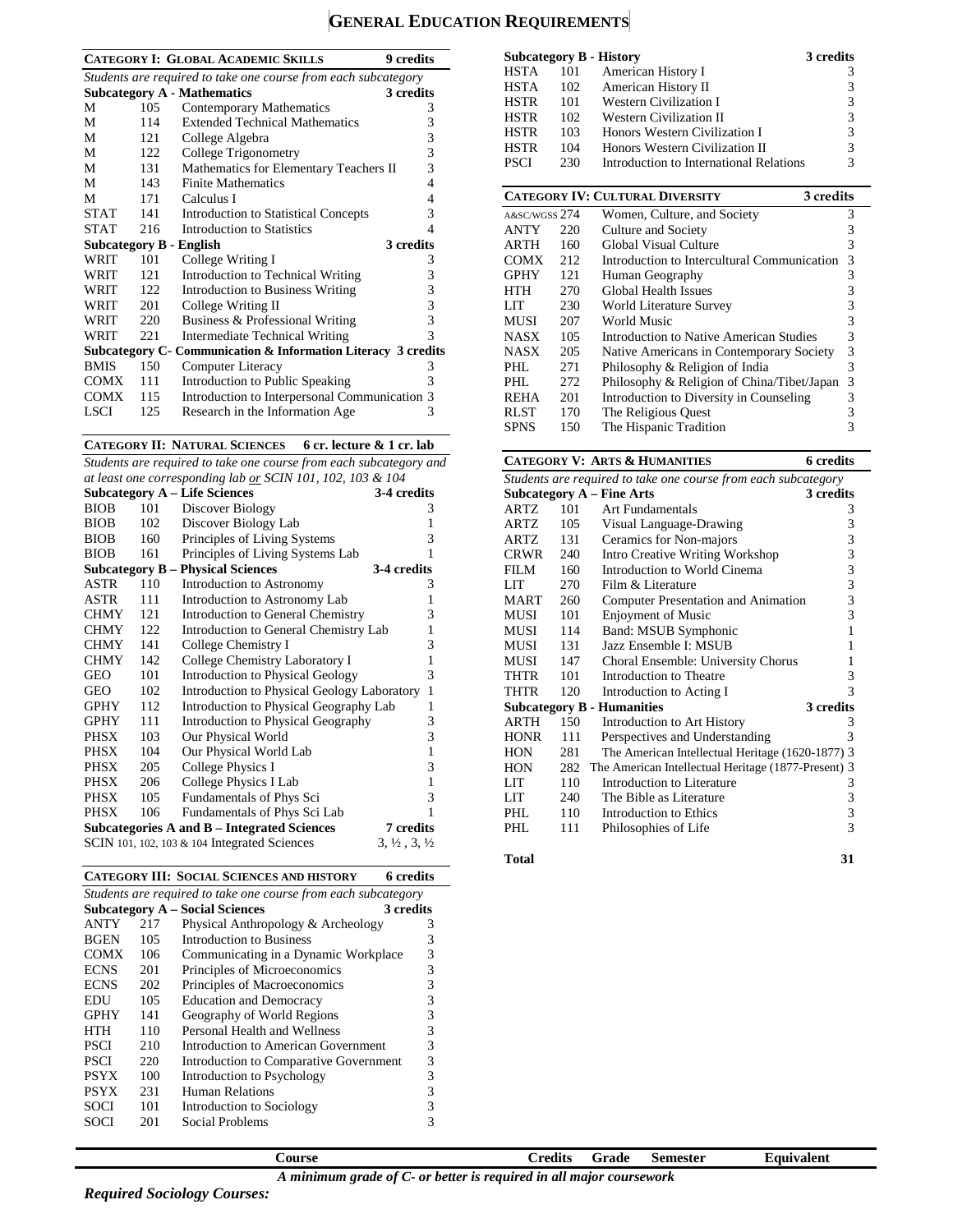| *SOCI       | 101  | Introduction to Sociology              | 3 |  |  |
|-------------|------|----------------------------------------|---|--|--|
| *SOCI       | 201  | Social Problems                        | 3 |  |  |
| <b>SOCI</b> | 318  | Sociological Research Methods          | 3 |  |  |
| <b>SOCI</b> | 319  | Sociological Research Methods Lab      |   |  |  |
| SOCI/       | 382/ | Social Psychology and Social Structure | 3 |  |  |
| <b>PSYX</b> | 360  |                                        |   |  |  |
| <b>SOCI</b> | 455  | Classical Sociological Theory          |   |  |  |
|             |      | OR                                     | 3 |  |  |
| <b>SOCI</b> | 482  | Contemporary Sociological Theory       |   |  |  |
| <b>SOCI</b> | 498  | Internship / Cooperative Education     | 3 |  |  |
| <b>SOCI</b> | 499  | Senior Thesis/Capstone                 | 3 |  |  |

### *Required Criminal Justice Courses:*

| <b>SOCI</b> | 221 | Criminal Justice System  |  |  |
|-------------|-----|--------------------------|--|--|
| <b>SOCI</b> | 311 | Criminology              |  |  |
| <b>SOCI</b> | 327 | Sociology of Deviance    |  |  |
| <b>CJUS</b> | 421 | Criminal Justice Ethics  |  |  |
| <b>SOCI</b> | 423 | Sociology of Corrections |  |  |

## *Restricted Electives -* Choose 12 credits from the following courses:

| <b>CJUS</b> | 226  | Introduction to Probation                               | 3 |  |  |
|-------------|------|---------------------------------------------------------|---|--|--|
| <b>CJUS</b> | 227  | Introduction to Policing                                | 3 |  |  |
| <b>CJUS</b> | 228  | Race, Class, Gender & Crime                             | 3 |  |  |
| <b>PSCI</b> | 370  | <b>Courts and Judicial Politics</b>                     | 3 |  |  |
| <b>CJUS</b> | 413  | Administration of Law Enforcement                       | 3 |  |  |
| <b>SOCI</b> | 425  | Crime Prevention & Victimology                          | 3 |  |  |
| <b>CJUS</b> | 450  | Computer Crime                                          | 3 |  |  |
| <b>HTH</b>  | 411  | Alcohol, Tobacco and Other Drug Prevention              | 3 |  |  |
| *PSCI       | 210  | Introduction to American Government                     |   |  |  |
| <b>PSCI</b> | 260  | <b>OR</b><br>Introduction to State and Local Government | 3 |  |  |
| <b>PSCI</b> | 370  | <b>Courts and Judicial Politics</b>                     | 3 |  |  |
| <b>NASX</b> | 379  | The Indian and the Law                                  | 3 |  |  |
| <b>PSCI</b> | 464  | Local Government Administration                         | 3 |  |  |
| PSCI/       | 472/ | <b>Constitutional Law: Civil Liberties</b>              | 3 |  |  |
| <b>HSTA</b> | 480  |                                                         |   |  |  |
| PSCI/       | 473/ | <b>Constitutional Law: Powers and Structures</b>        | 3 |  |  |
| <b>HSTA</b> | 481  |                                                         |   |  |  |
| <b>PSYX</b> | 382  | Forensic Psychology                                     | 3 |  |  |
| <b>SOCI</b> | 330  | Juvenile Delinquency                                    | 3 |  |  |
| SOCI        | 332  | Sociology of the Family                                 | 3 |  |  |

**\* May satisfy General Education requirements.**